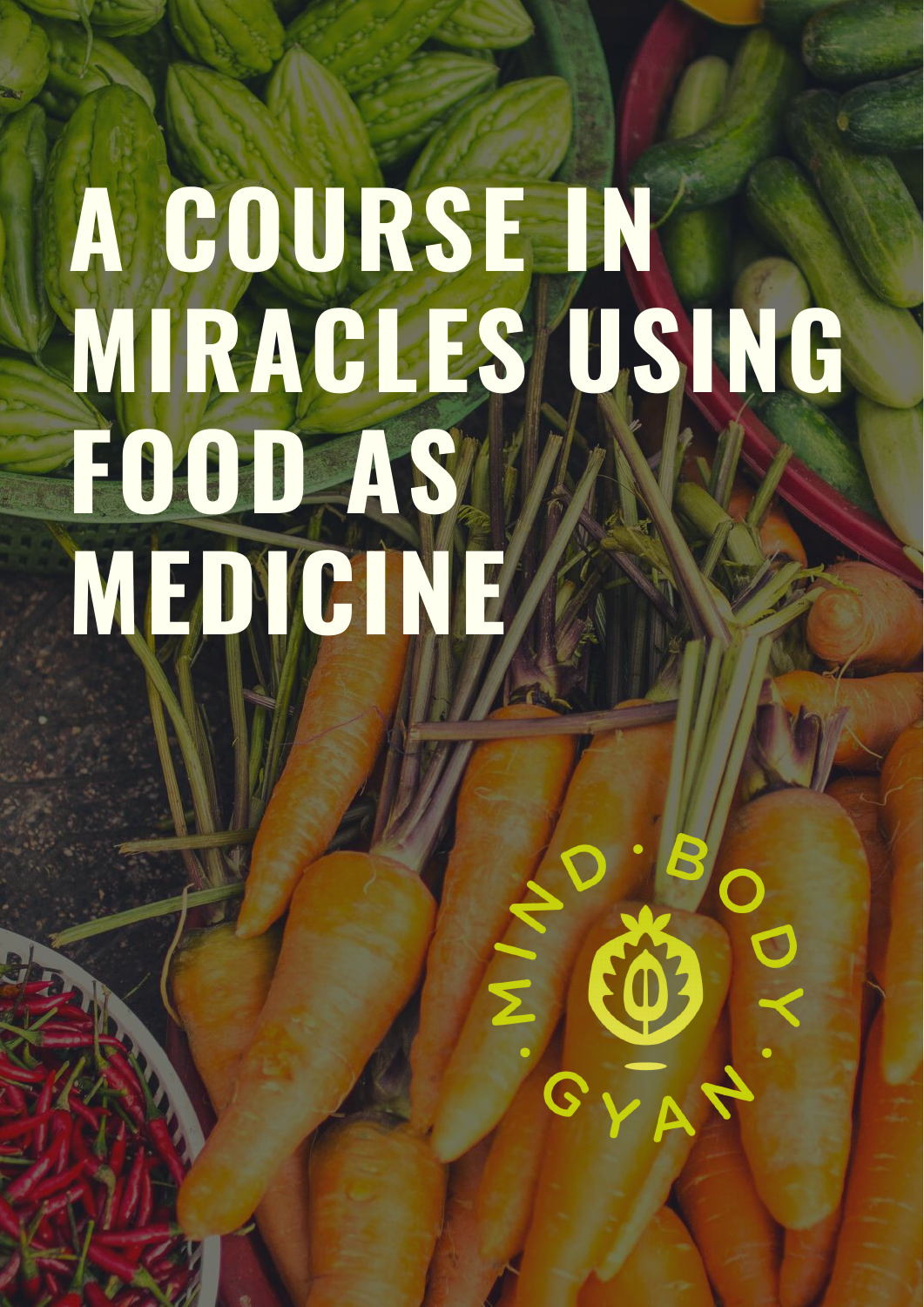#### \**Instructional: Know your Foods And Q & A's* \*See modules below

The course will teach you to become your own 'Food Doctor', and heal your ailments through food -- *diabetes, weight loss/gain, candida, GERD (acid-reflux), asthma, insulin resistance, autoimmune disorders (all), Irritable bowel disorders (constipation, colitis, Crohn's, Ulcerative, thyroid, SIBO, skin autoimmune conditions, gout, lupus), menopause, PCOS, cancers, inflammation, leaky gut, depression, anxiety issues, alopecia, skin issues, insomnia, food intolerances*.

I've got you covered!

**Modules will take place every Tuesday's & Saturday's at 4 pm, on Instagram Live via a private group called Mind Body Gyan (which you will have access to, once you have made the payment) They will be saved for you to review later from July 1st to July 31st**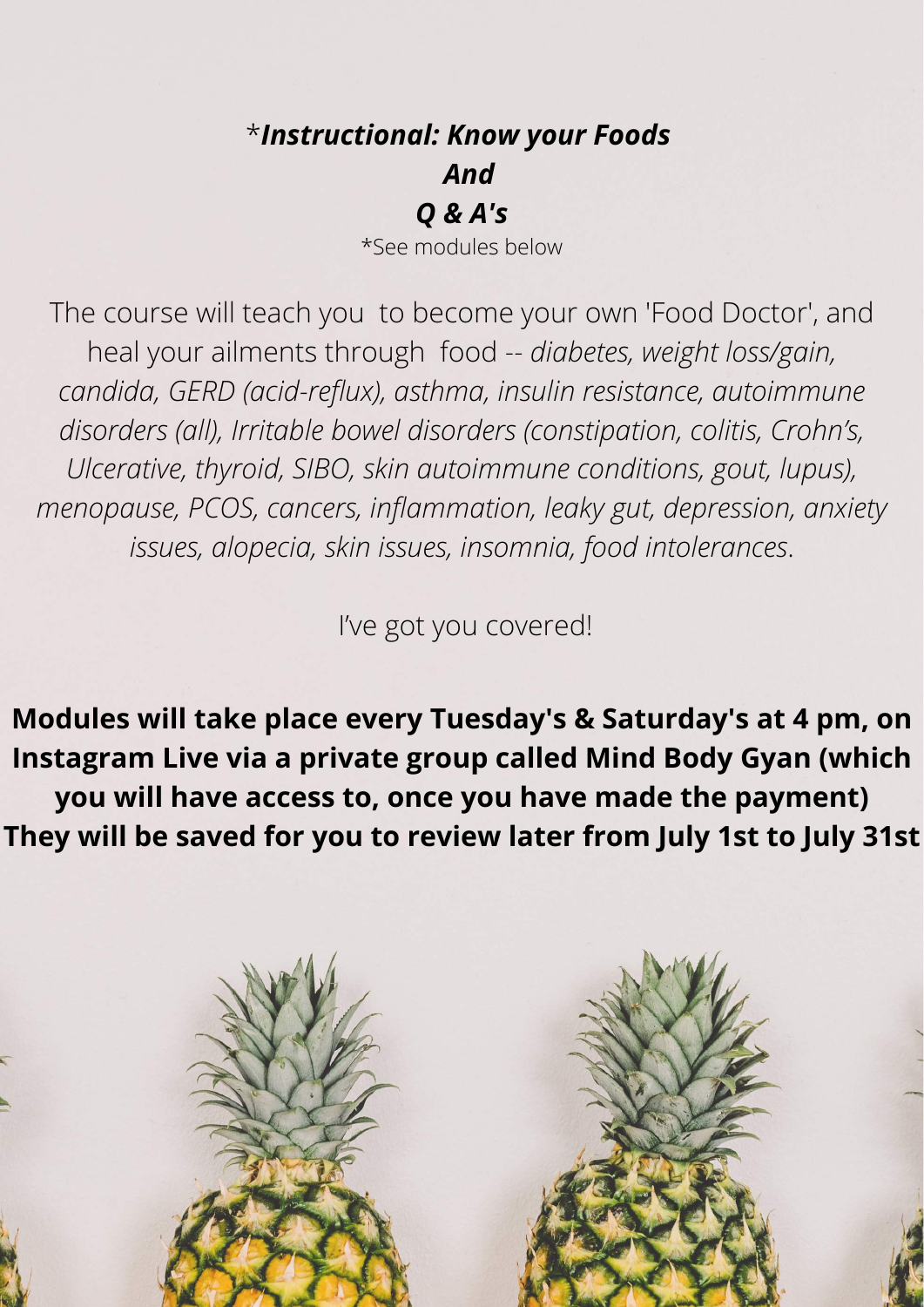#### **MODULE 1: ACIDIC FOODS**

Foods causing cellular breakdown Walking you through the entire list What happens when you ingest them? Bacteria break down Cellular breakdown Q & A

## **MODULE 2: CARBOPHOBIA**

The truth behind your carbohydrates How much is okay, what works? The energy of good sugars from grains Why is it so important to include: specifically, for which conditions? Q & A

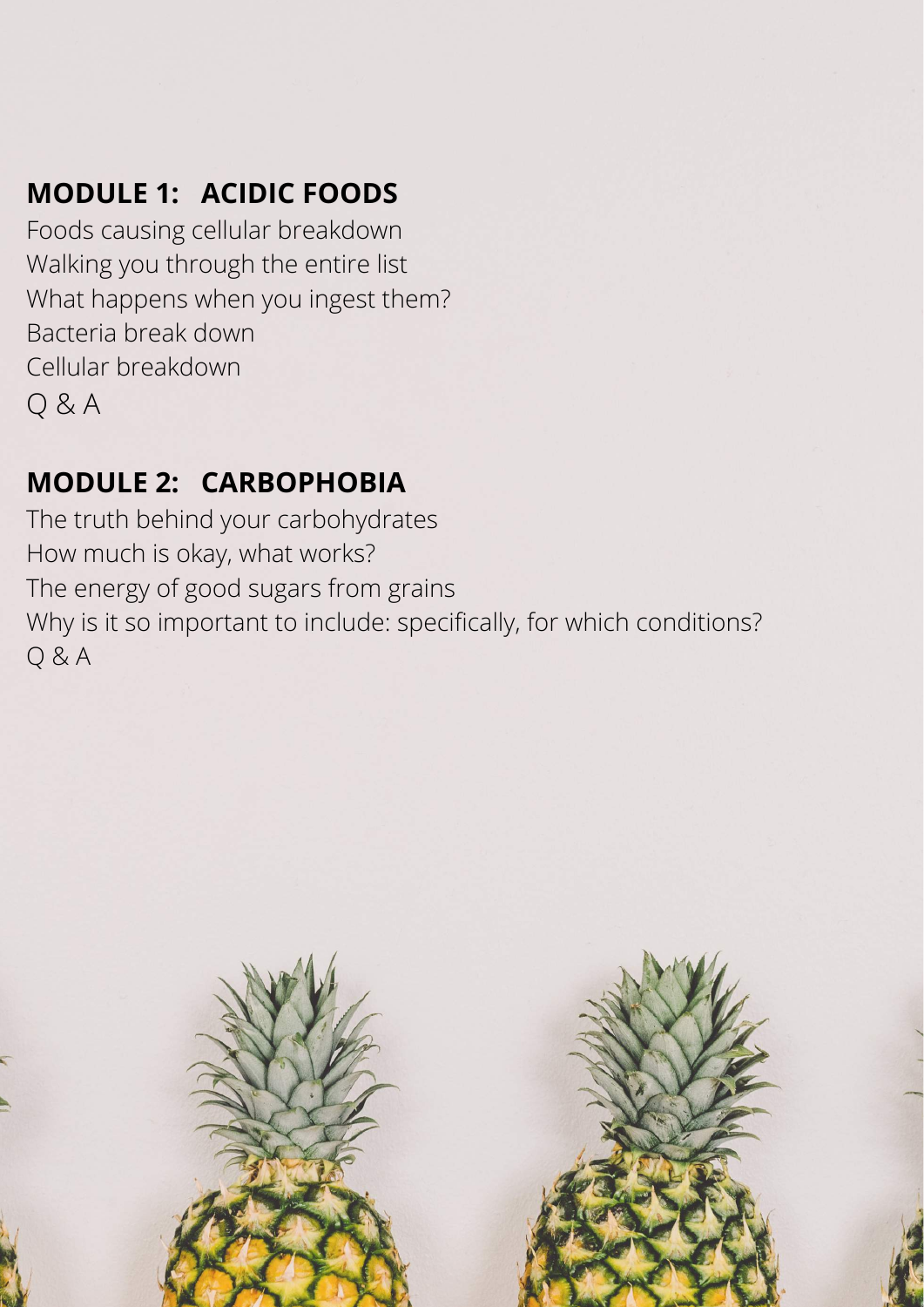#### **MODULE 3: POWERFUL PROTEINS**

Protein basics and essentials (Vegans, Vegetarians and Nonvegetarians)

How do vegetarians up their quotient?

The truth behind protein powders

How to eat my meat for balance

Increase protein quotient in beans

Q & A

### **MODULE 4: VEGETABLES**

What worsens our guts? Why detoxes work/or don't work for many Eating for good gut bacteria



The best of the bunch What Indian diets miss out on? What sea vegetables can I include and how How do I adapt for the seasonal changes? Raw vs Cooked

# **MODULE 5: FERMENTATION**

Leaky gut and its implications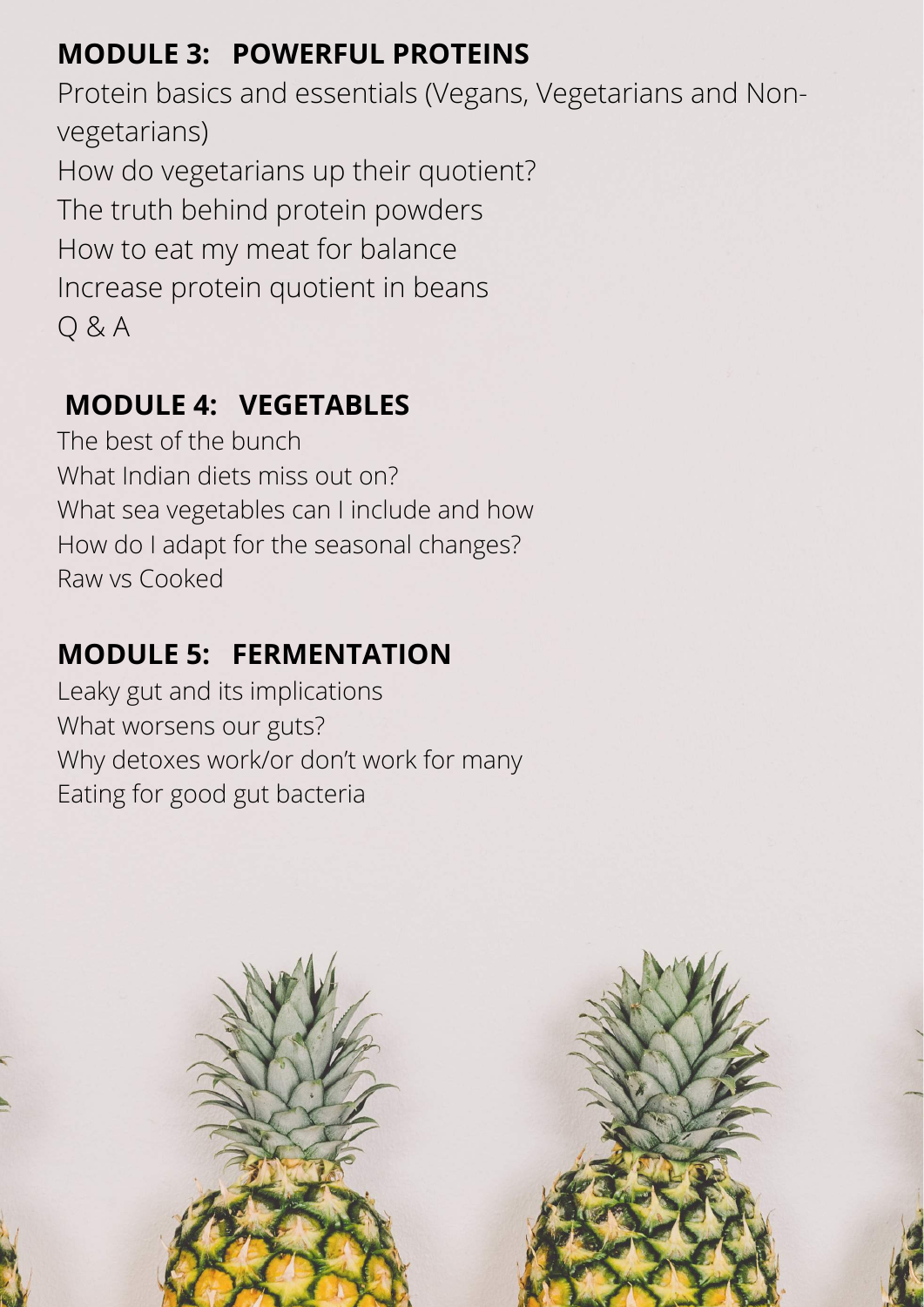#### **MODULE 6: FRUITS/NUT & SEEDS AND SNACKING**

In what conditions does too much of fruit not work? Fruits and the interference eating it the Indian-way Raw Vs cooked Natured Vs De-natured Snacking options Calcium building with seeds, how to include Q & A

#### **MODULE 7: MEAL PLANNING**

How to plan a balanced menu Walk away with a 2 week menu plan Q & A

#### **MODULE 8: ANTI-AGING**

Why we age faster How and what to supplement with? Key antioxidants through foods Q & A



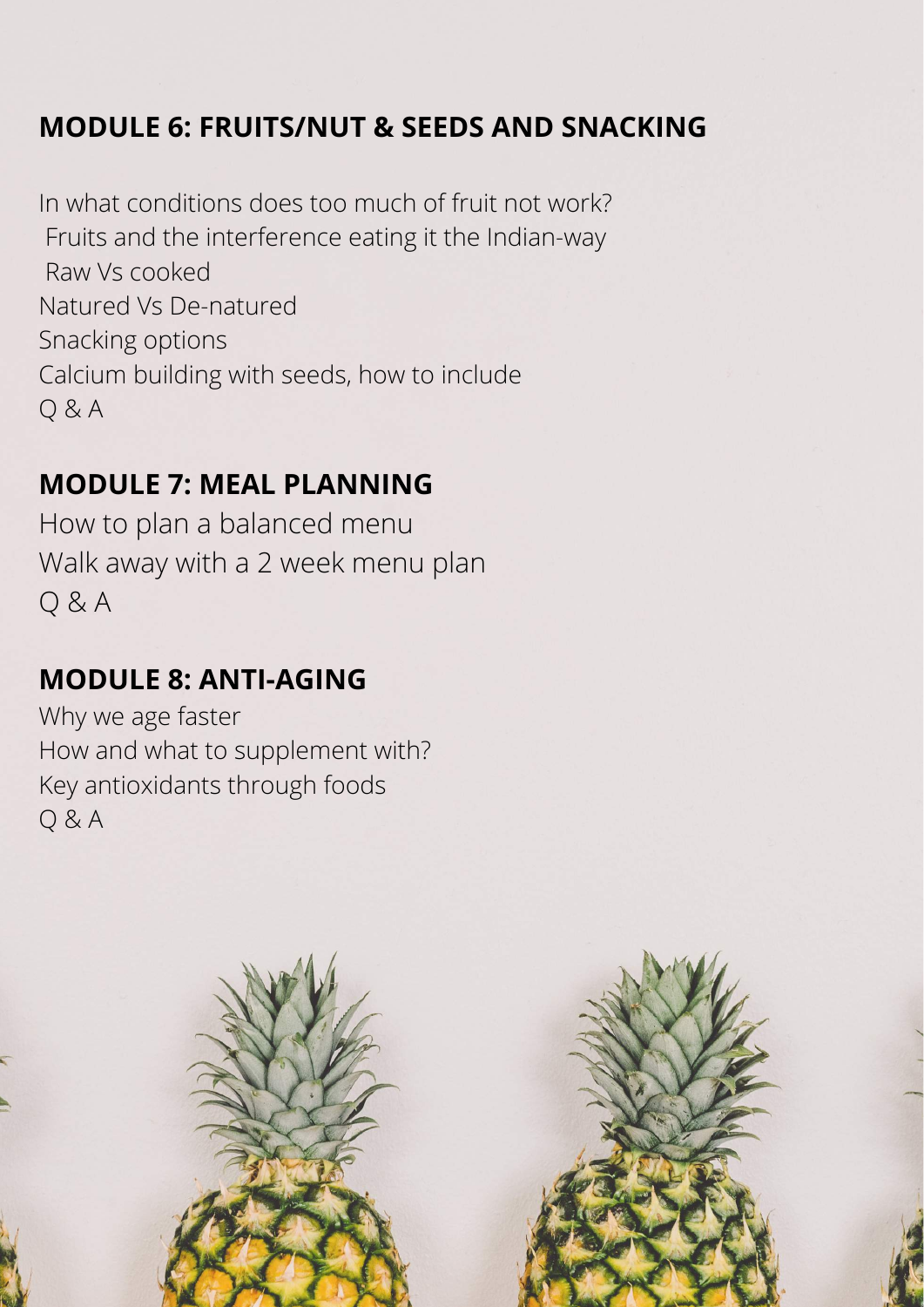# Course Guidelines

- Each live will run for 45 to 60 minutes with a Q & A.
- For those enrolling from outside India, you can access lives over the same group via IGTV as they will be saved for the month. All sessions will be saved on IGTV to re-visit later again for all participants.
- During the instructional part of the module, the comments will be shut of and you can ask all your questions at the end of each session.
- Recordings of the session will not be permitted.
- No individual recordings will be provided post the course

• Recordings will last for 45 minutes to 60 minutes, and we will log on again for Q & A if we do not finish.



completion.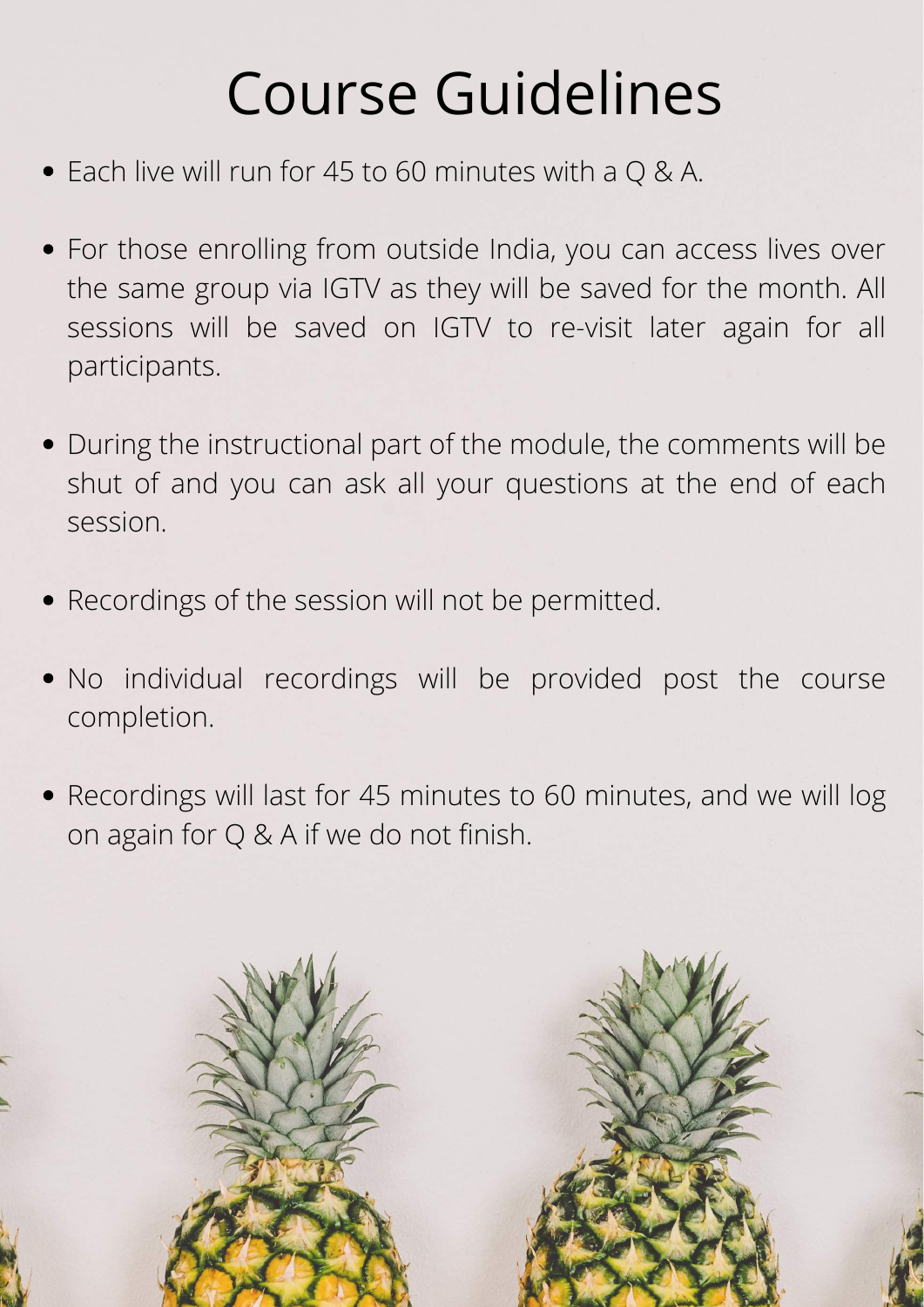# **REGISTRATION PROCESS**

Follow website for payment instructions Send us a screenshot of your payment Also, name, email address, insta id and phone number.

Call **9819035604** for more queries or write to shonaalii@macrobioticsindia.com